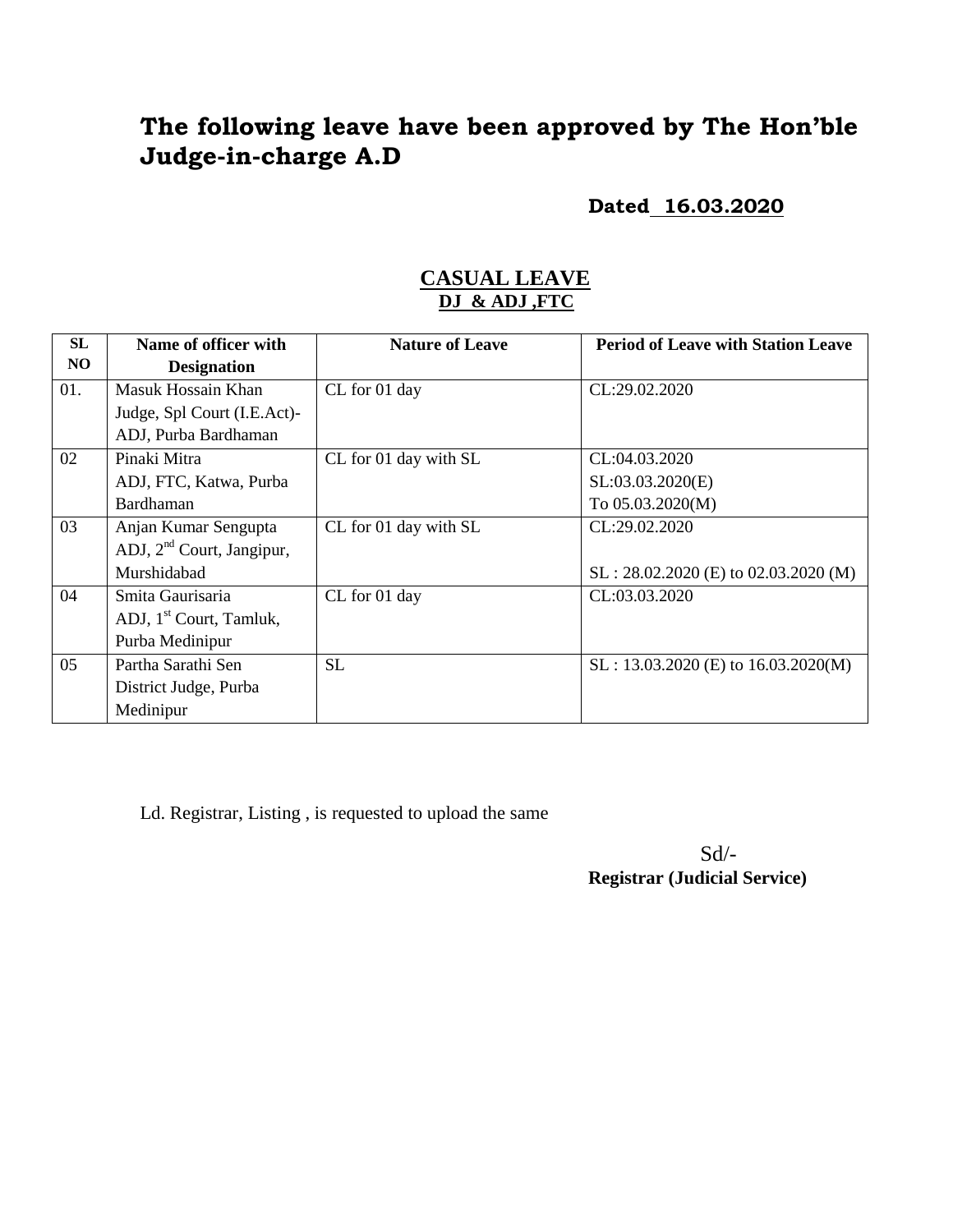## **The following leave have been approved by the Hon'ble Judgein-Charge A.D.**

 **Dated : 16.03.2020**

| <b>SL NO</b> | Name of officer    | <b>Nature of Leave</b>   | <b>Period of Leave with Station Leave</b> |
|--------------|--------------------|--------------------------|-------------------------------------------|
|              | with               |                          |                                           |
|              | <b>Designation</b> |                          |                                           |
| 01           | Sri Rajesh         | Earned Leave for 04 days | From 06.04.2020 to 09.04.2020             |
|              | <b>Kumar Singh</b> |                          |                                           |
|              | ADJ,               |                          |                                           |
|              | Mekhliganj,        |                          |                                           |
|              | Cooch Behar        |                          |                                           |
|              |                    |                          |                                           |
|              |                    |                          |                                           |
|              |                    |                          |                                           |
| 02           | Sri Lokesh         | Earned Leave for 11 days | From 30.03.2020 to 09.04.2020             |
|              | Pathak             |                          |                                           |
|              | ADJ, $2nd$ Court,  |                          |                                           |
|              | Tamluk, Purba      |                          |                                           |
|              | Medinipur          |                          |                                           |
|              |                    |                          |                                           |
|              |                    |                          |                                           |
|              |                    |                          |                                           |

### **DJ / ADJ**

**Sd/-**

 **Registrar (Judicial Service)**